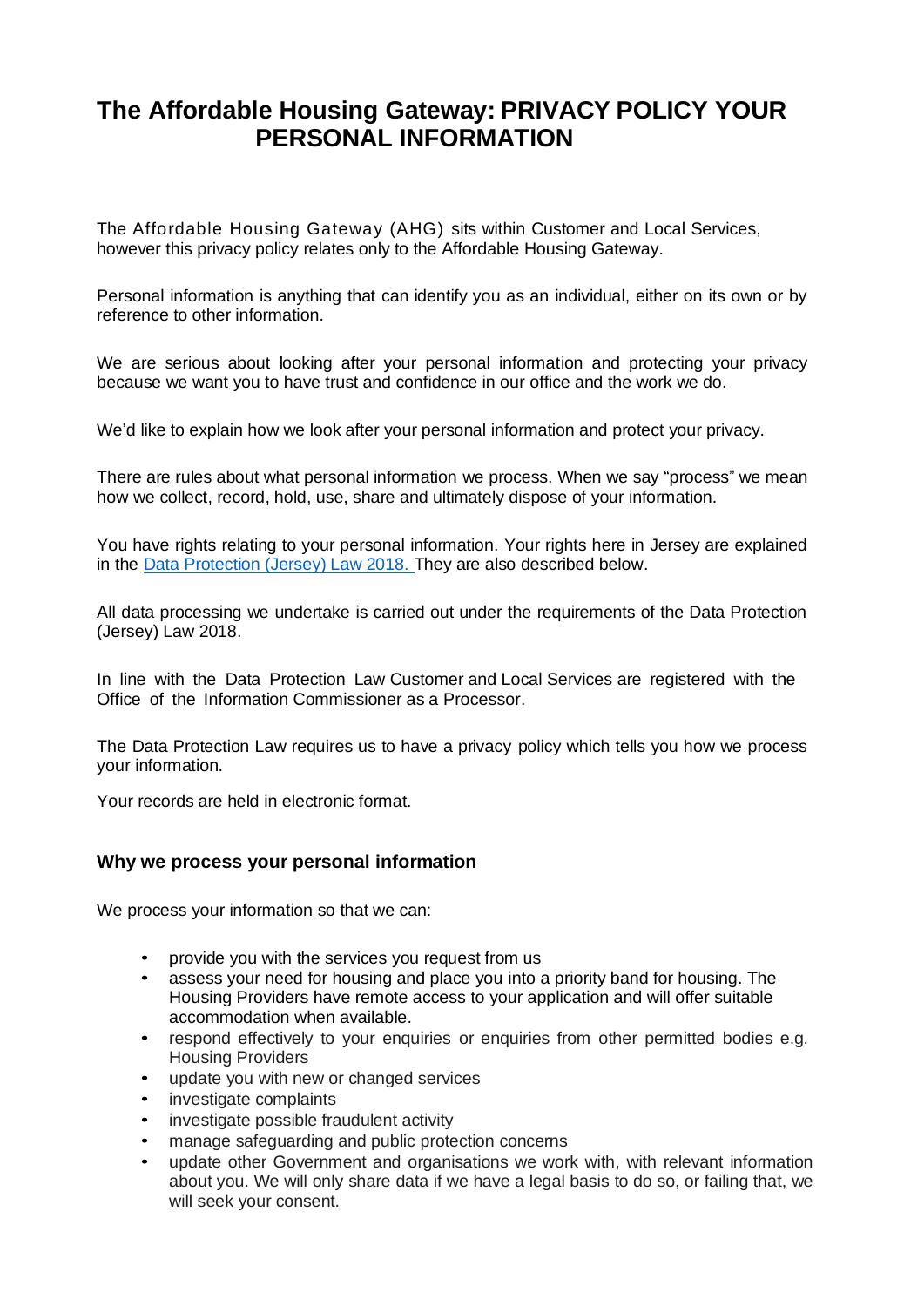# **Automated decision making:** We have no automated decision making.

#### **How we use information**

Sometimes we may use your personal information to:

- develop policies and services
- review and plan for services
- help with audit and accounting
- develop learning and training
- improve communication and help prevent fraud and error
- provide statistical information to Government and the States Assembly
- respond to Freedom of Information Requests
- protect the public

#### **Types of personal information we process**

Information about you that we may process includes:

- basic personal details such as your name(s), address, date of birth, residential status, social security number, financial information, income support status, pets information
- your contact details; telephone, address or email
- records of visits or contacts you've had with us
- special category data including medical information and criminal record information (only if applicable)

#### **Where we get your personal information from**

We get your personal information from:

- the information you supply to us, for example when you complete our forms, speak to us on the phone, face to face or communicate with us by email or letter
- other Government of Jersey Departments,
- people or organizations where the Law allows them to share information about you with us
- Supporting organisations and agencies that may be working with you and /or your family who may provide supporting documents in the form of a letter or email
- Housing Providers

# **Emails**

We may use email to communicate with you in relation to the services we provide. For security reasons we will keep any personal information to a minimum in any email we send to you.

If you email us, we may keep a copy of your email address and the email as part of your record. We suggest that you keep the amount of confidential information you send to us via email to a minimum.

We will not share your email address or your email contents unless it is:

• to provide a service to you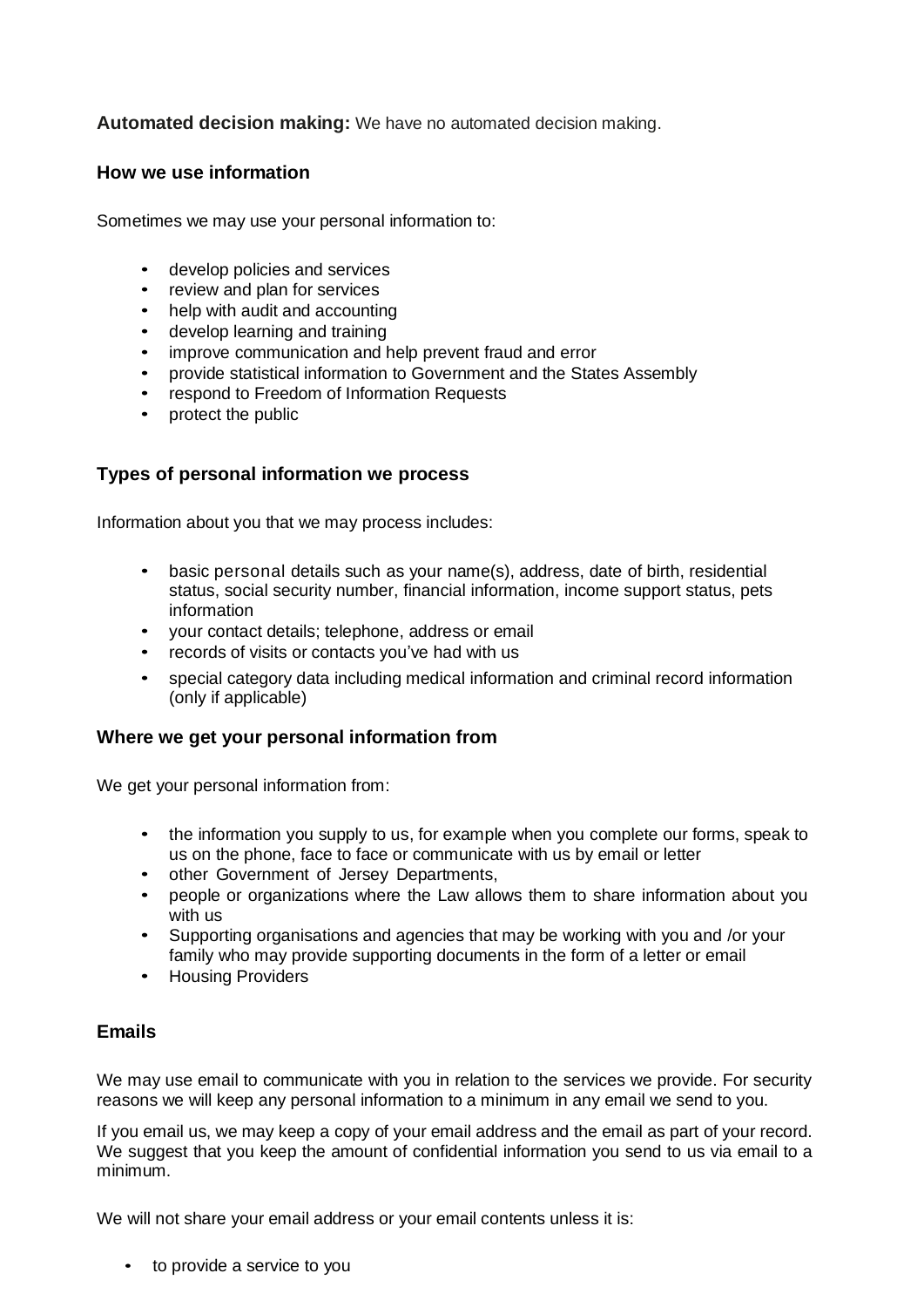- comply with a legal obligation
- permitted under other legislation
- permitted because you have given your consent

#### **How your information is protected**

Protecting your privacy and looking after your personal information is important to us. We work hard to make sure that we have the right policies, training and processes in place to protect our manual and electronic information systems from loss, corruption or misuse.

We take reasonable steps to make sure that we keep your personal information safe in line with best practice, the Data Protection Law and any other relevant Laws.

Our staff:

- where appropriate in law, have a legal duty to keep your information confidential
- receive training on the Data Protection Law

We only hold your information for as long as it is needed. The time periods we keep your information for are listed in our retention schedule.

#### **Transferring your information to other countries**

We do not transfer your data to other countries

#### **Sharing your information**

Where relevant to your application, the data supplied by you will be verified with the Population Office, your employer, your social security records, Revenue Jersey, your parish authority your GP or other medical agencies.

We may share your data as appropriate within Customer and Local Services, with Revenue Jersey, Population Office, registered social Housing Providers or their managing agents.

Your information will not be disclosed to any other party, or used for any other purpose, without your prior consent.

Anonymised statistical data from the Affordable Housing Gateway will be used to inform Strategic Policy, Planning and Performance (SPPP) on future demand.

#### **Publication of your information**

We publish anonymised data on our website relating to housing demand.

#### **Telephone Calls**

When you speak to one of our advisors it is possible that the call will be recorded. These recordings are used for training and quality purposes and are kept for a short time before being deleted. File notes of when and why you called may be taken for record keeping purposes. We will not pass on the content of your telephone calls, unless is it necessary for us to do so; either to fulfil your request for a service; to comply with a legal obligation, or where permitted under